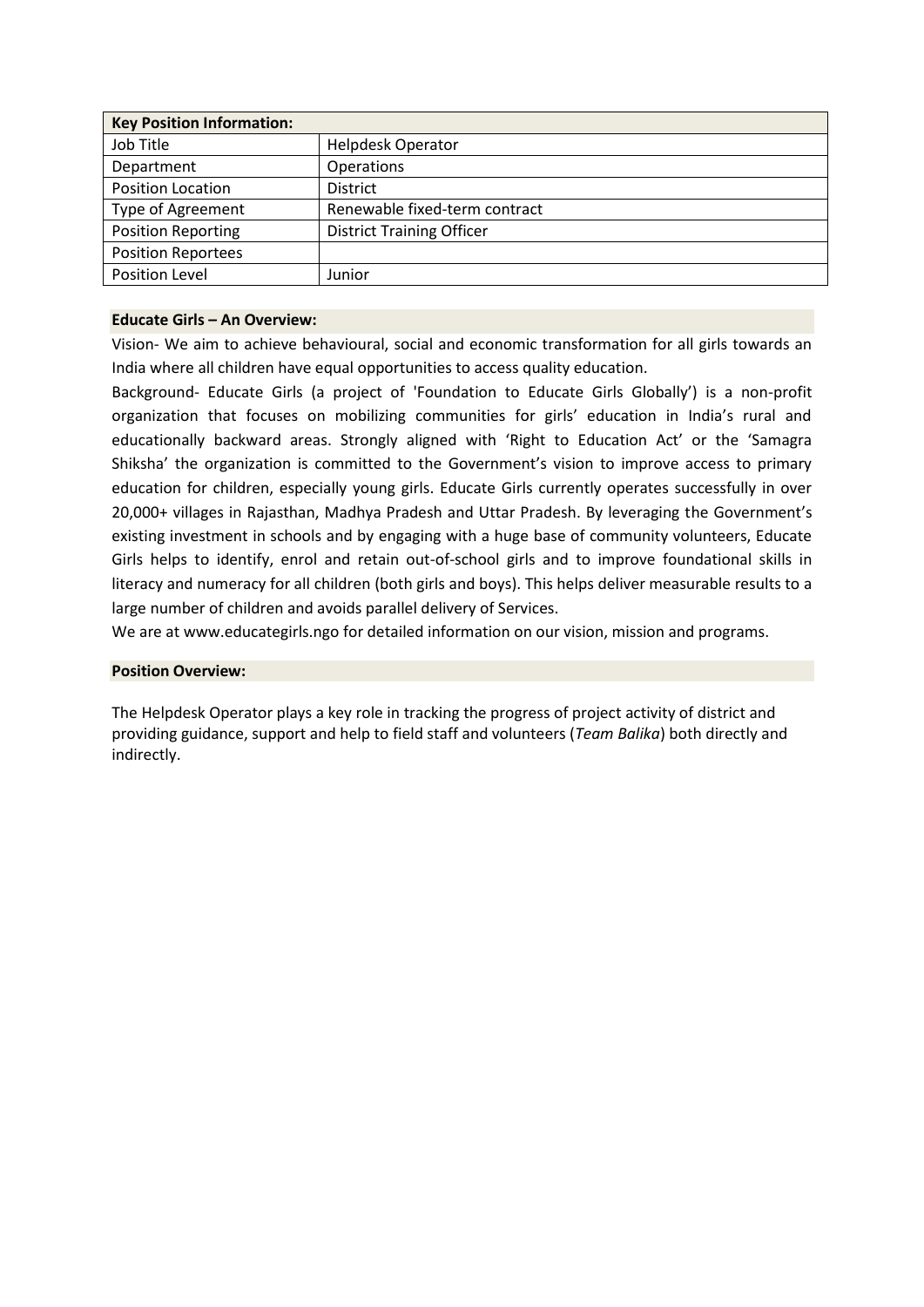# **Position in the Organogram:**



#### **Position Key Responsibilities:**

## **Communication with volunteer and other stakeholders of community**

- Collection of information from field.
- Tracking the enhancement of work on the field.
- Ensure better circulation of information within the organization and between the organization and its stakeholders (75% of time allocated) through phone calls.
- Receive information on request from stakeholders (Schools, Teachers, Field Staff, Team Balika).
- Share all information with team members as required

## **Documentation**

- Keep calls records of all information digital/hard.
- Update existing data by tele-calls.
- Support to maintain the training data on PMS.
- Maintain report and files
- Keep and Maintain organization press- book.
- Help to maintain records
- Maintain the Team *Balika* record.
- Documentation of trainings on PMS & reporting

## **Liaison & Support**

- Support in volunteer management
- Provide support to all departments as required
- Assist program team when needed
- Support the field staff in their field work whenever required.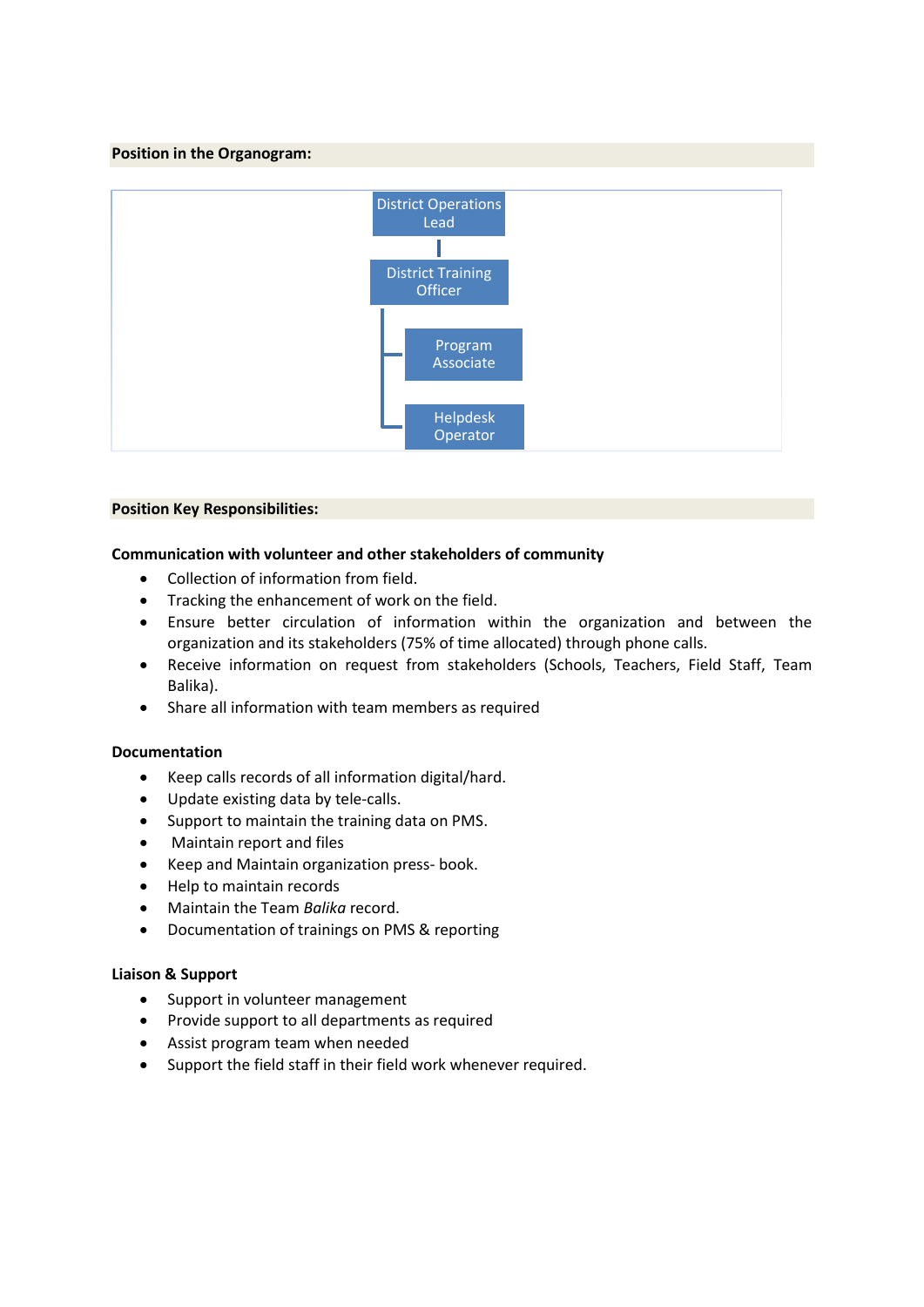#### **Desired Incumbent Profile:**

**Personality:** Self-driven, result-oriented with a positive outlook and a clear focus on high quality output. Excellent conceptual and analytical skills. Proactive approach to problem-solving with strong decision-making capability. Strong organizational skills that reflect ability to perform and prioritize multiple tasks seamlessly with excellent attention to detail. Very strong interpersonal skills and the ability to build relationships with multiple stakeholders. Empathic communicator, ability to see things from the other person's point of view. Ability to get along with variety of individuals and a team-player.

**Work Life Balance:** Must be mature and domestically secure. Able to manage travel (4-5 days per month as per need) without upsetting domestic situation. Able to work extended hours on occasions when required.

**Technology skills:** Must be adept in use of MS Office, particularly Excel and Word, and ideally Access or similar database to basic level, Internet and email. Open for learning and adapting to new technologies being introduced in the organization.

## **Specific Job Skills & Values:**

- Sound contextual knowledge of local issues, organizational relationships, social and cultural constraints and realities, and environmental conditions, Right to Education, Child Psychology, and Community Motivation
- Demonstrated ability to cultivate relationships, collaborate with individuals in a culturally diverse setting and build consensus.
- Ability to multitask and perform under stress situation
- Ability to treat people equally irrespective of gender
- Integrity towards the work and ability to "know & do" what is right
- Working effectively and inclusively with a range of people both within and outside of the organization
- Ability to communicate effectively with a wide range of audiences at local, state and national levels.
- Strong organizational skills and ability to effectively handle multiple tasks and meet strict deadlines.
- Commitment to working through systems of community participation and accountability
- Good effective communication skills
- Good understanding of EG program
- Efficient at Data handling & data management. Flair for organised Record keeping.

## **Adherence to Code of Conduct & EG Policies:**

All existing & new employees shall ensure that they at all times act in compliance with EG's laid down Code of Conduct & adhere to all Policies of EG, including but not limited to Workplace Harassment Policy, Sexual Harassment Prevention and Redressal Policy, Child Protection Policy, Code of Conduct Policy, Whistleblower Policy, Work from Home Policy, Diversity and Inclusion Policy etc. EG has a zero-tolerance policy for all forms of discrimination.

## **Preferred Education Background:**

- Graduate /Masters in Social work/Diploma in Social Work
- Fluent in Hindi and local dialect and basic knowledge of English

## **Preferred Work Experience:**